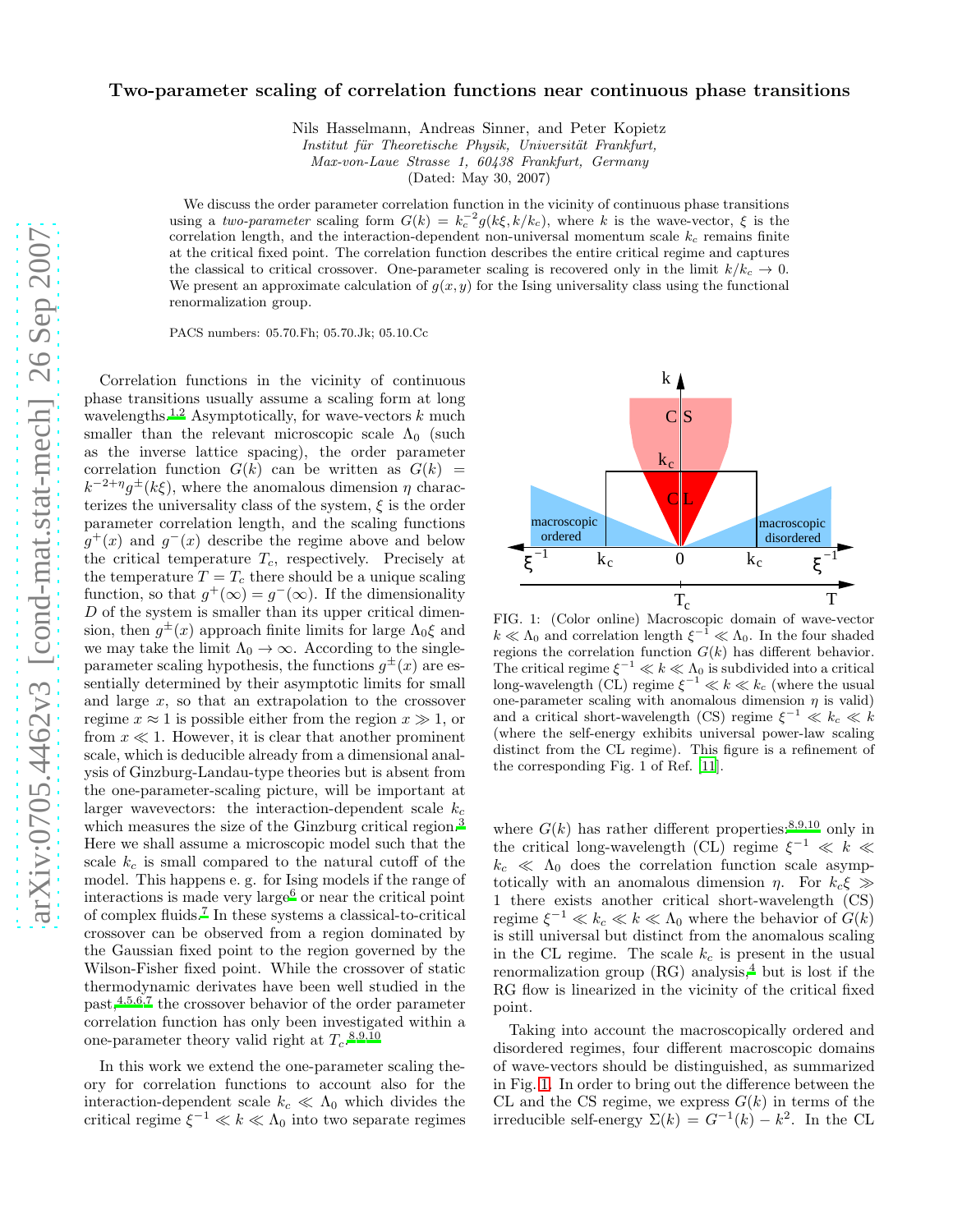regime  $\Sigma(k)$  scales asymptotically as  $k^{2-\eta}$  which dominates the bare k<sup>2</sup>-dispersion, so that  $G(k) \approx [\Sigma(k)]^{-1}$ . On the other hand, in the CS regime  $\Sigma(k)$  may or may not be larger than  $k^2$ , depending on the strength of the interaction. What is more important here is that for  $k_c \ll k \ll \Lambda_0$  the self-energy can still be expressed in terms of a universal scaling function which shows power law behavior different from the CL regime. Therefore, the self-energy in the macroscopic domain  $k \ll \Lambda_0$  should be written in terms of scaling functions  $\sigma^{\pm}(x, y)$  depending on two parameters  $x = k\xi$  and  $y = k/k_c$ ,

<span id="page-1-5"></span>
$$
\Sigma(k) = k_c^2 \sigma^{\pm} (k\xi, k/k_c) , \qquad (1)
$$

where  $\sigma^+(x, y)$  corresponds to the disordered phase  $T >$  $T_c$ , while  $\sigma^-(x, y)$  describes the ordered phase  $T < T_c$ . If the system is cooled through  $T_c$  and one probes the system at a fixed scale  $k$ , then the asymptotic critical behavior with anomalous exponent  $\eta$  can only be observed in the CL regime  $\xi^{-1} \ll k \ll k_c$ . Yet, the same experiment at  $k_c \ll k$  would reveal the universal behavior of the self-energy in the CS regime. The non-universal scale  $k_c$ , defining the width of the CL regime, is missed within the field-theoretical renormalization group, which effectively sets  $k_c = \infty$  in the self-energy. However,  $k_c$  and the scaling functions  $\sigma^{\pm}(x, y)$  can be calculated using the functional renormalization group.[9](#page-3-8)[,12](#page-3-11)[,13](#page-3-12)[,14](#page-3-13)[,15](#page-3-14)

We believe that the statements above are general and apply to any continuous phase transition. In the rest of this work we shall demonstrate their validity by an approximate calculation of the scaling functions  $\sigma^{\pm}(x, y)$ for the Ising universality class in  $D$  dimensions, which can be modeled by an action involving a real field  $\varphi(\mathbf{r}),$ 

<span id="page-1-3"></span>
$$
S[\varphi] = \int d^D r \left[ \frac{1}{2} (\nabla \varphi)^2 + \frac{r_{\Lambda_0}}{2} \varphi^2 + \frac{u_{\Lambda_0}}{4!} \varphi^4 \right], \quad (2)
$$

where an ultraviolet (UV) cutoff  $\Lambda_0$  is assumed to regularize the theory. It is instructive to consider first the perturbative calculation of the self-energy, which is possible as long as the relevant dimensionless coupling constant  $\bar{u}_0 = \tilde{u}_{\Lambda_0} \xi^{4-D}$  is small. The correlation length  $\xi$  can be expressed in terms of the self-energy as  $\xi^{-2} = Z\Sigma(0)$ , where the field renormalization factor Z is defined as  $Z^{-1} = 1 + \partial \Sigma(k) / \partial k^2 |_{k=0}$ . For  $D < 4$ , i.e. below the upper critical dimension of our model, the loop integrals generated in the perturbative expansion are UV convergent and we may take the limit  $\Lambda_0 \to \infty$ . Perturbation theory yields the self-energy in scaling form,  $\xi^2 \Sigma(k) = Z^{-1} + \Delta \sigma_0^{\pm}$  $_{0}^{\pm}(k\xi)$ . The lowest order diagrams giving rise to a momentum dependence of the self-energy are shown in Fig. [2.](#page-1-0) In the disordered phase the corresponding scaling function is (up to order  $O(\bar{u}_0^3)$ )

<span id="page-1-1"></span>
$$
\Delta \sigma_0^+(x) = \frac{\bar{u}_0^2}{6} \int_{\mathbf{p}} \chi(p) \left[ \frac{1}{\mathbf{p}^2 + 1} - \frac{1}{(\mathbf{p} + x\mathbf{n})^2 + 1} \right], \quad (3)
$$

where *n* is an arbitrary unit vector,  $\int_{\mathbf{p}} = \int \frac{d^D p}{(2\pi)^D}$ , and  $\chi(p) = \int_{\mathbf{p}'} ([\mathbf{p}'^2 + 1] [(\mathbf{p}' + \mathbf{p})^2 + 1])^{-1}$ . For  $T < T_c$  there



<span id="page-1-0"></span>FIG. 2: (Color online) Lowest order perturbative results for the scaling functions  $\Delta \sigma_0^+(x)$  (solid line) and  $\Delta \sigma_0^-(x)$  (dashed line) in  $D = 3$ , see Eqs. [\(3\)](#page-1-1) and [\(4\)](#page-1-2). The function  $\Delta \sigma_0^+ (\Delta \sigma_0^-)$ is determined by the upper (lower) diagram on the left.

is a finite three-legged vertex of order  $\bar{u}_0^{1/2}$ , so that the leading momentum dependent contribution to the scaling function  $\Delta \sigma_0^ _{0}^{-}(x)$  is given by the lower diagram in Fig. [2](#page-1-0) which is linear in  $\bar{u}_0$ ,

<span id="page-1-2"></span>
$$
\Delta \sigma_0^-(x) = \frac{3\bar{u}_0}{2} [\chi(0) - \chi(x)] + O(\bar{u}_0^2). \tag{4}
$$

An explicit evaluation of  $\Delta \sigma_0^{\pm}$  $_{0}^{\pm}(x)$  in  $D=3$  is shown in Fig. [2.](#page-1-0) The qualitative behavior of the functions  $\sigma^{\pm}(x)$ is easily obtained for arbitrary D. While  $\Delta \sigma_0^{\pm}$  $\frac{1}{0}(x) \propto x^2$ for  $x \to 0$ , the asymptote for large x is non-trivial due to the non-analytic behavior of the function  $\chi(q) \propto q^{D-4}$ for large q in  $D < 4$ . We find  $\Delta \sigma_0^+(x) \propto x^{2(D-3)}$  for  $3 < D < 4$ ,  $\Delta \sigma_0^+(x) \propto \ln x$  for  $D = 3$ , and  $\Delta \sigma_0^+(x) \sim$  $\Delta \sigma_0^+ (\infty) = O(1)$  for  $2 < D < 3$ . In the ordered phase, the scaling function  $\Delta \sigma_0^{-}(x)$  approaches for large x a finite limit  $\Delta \sigma_0^ \bar{a}_0^-(\infty) = \frac{3}{2}\bar{u}_0\chi(0)$  but the sub-leading correction is non-analytic,  $\Delta \sigma_0^ \frac{1}{0}(x) - \Delta \sigma_0^{-}$  $\overline{0}(\infty) \propto x^{D-4}.$ 

Lowest order perturbation theory does not directly reveal the existence of a second characteristic length scale  $k_c^{-1}$  besides  $\xi$ . However, the perturbative approach breaks down in the vicinity of the critical point for  $D < 4$ since the effective dimensionless expansion parameter  $\bar{u}_0 = u_{\Lambda_0} \xi^{4-D}$  diverges. A consistent resummation of these divergences using a RG approach not only leads to non-trivial renormalization of  $\xi$ , but also reveals the presence of the characteristic scale  $k_c$ .<sup>[9](#page-3-8)</sup> The signature of both scales  $k_c$  and  $\xi^{-1}$  is already visible in the usual one-loop RG equations for the rescaled coupling parameters  $r_l = Z_l r_\Lambda / \Lambda^2$  and  $u_l = K_D Z_l^2 \Lambda^{D-4} u_\Lambda$ , describing the evolution of  $r_{\Lambda}$  and  $u_{\Lambda}$  in Eq. [\(2\)](#page-1-3) as the degrees of freedom in the momentum shell  $\Lambda = \Lambda_0 e^{-l} < \breve{k} < \Lambda_0$ are integrated out.<sup>[1](#page-3-0)[,2](#page-3-1)</sup> Here,  $Z_l$  is a field renormalization factor and  $K_D = 2^{1-D} \pi^{-D/2} / \Gamma(D/2)$ . For  $T > T_c$  the one-loop RG equations are[1](#page-3-0)

<span id="page-1-4"></span>
$$
\partial_l r_l \ = \ 2r_l + u_l/[2(1+r_l)] \ , \tag{5}
$$

$$
\partial_l u_l = (4 - D)u_l - 3u_l^2/[2(1 + r_l)^2]. \tag{6}
$$

If we fine-tune the initial value  $r_0$  such that the system is close to the critical point, the typical RG flow of  $r_l$  and  $u_l$  as a function of the "RG time" l is shown in Fig. [3.](#page-2-0)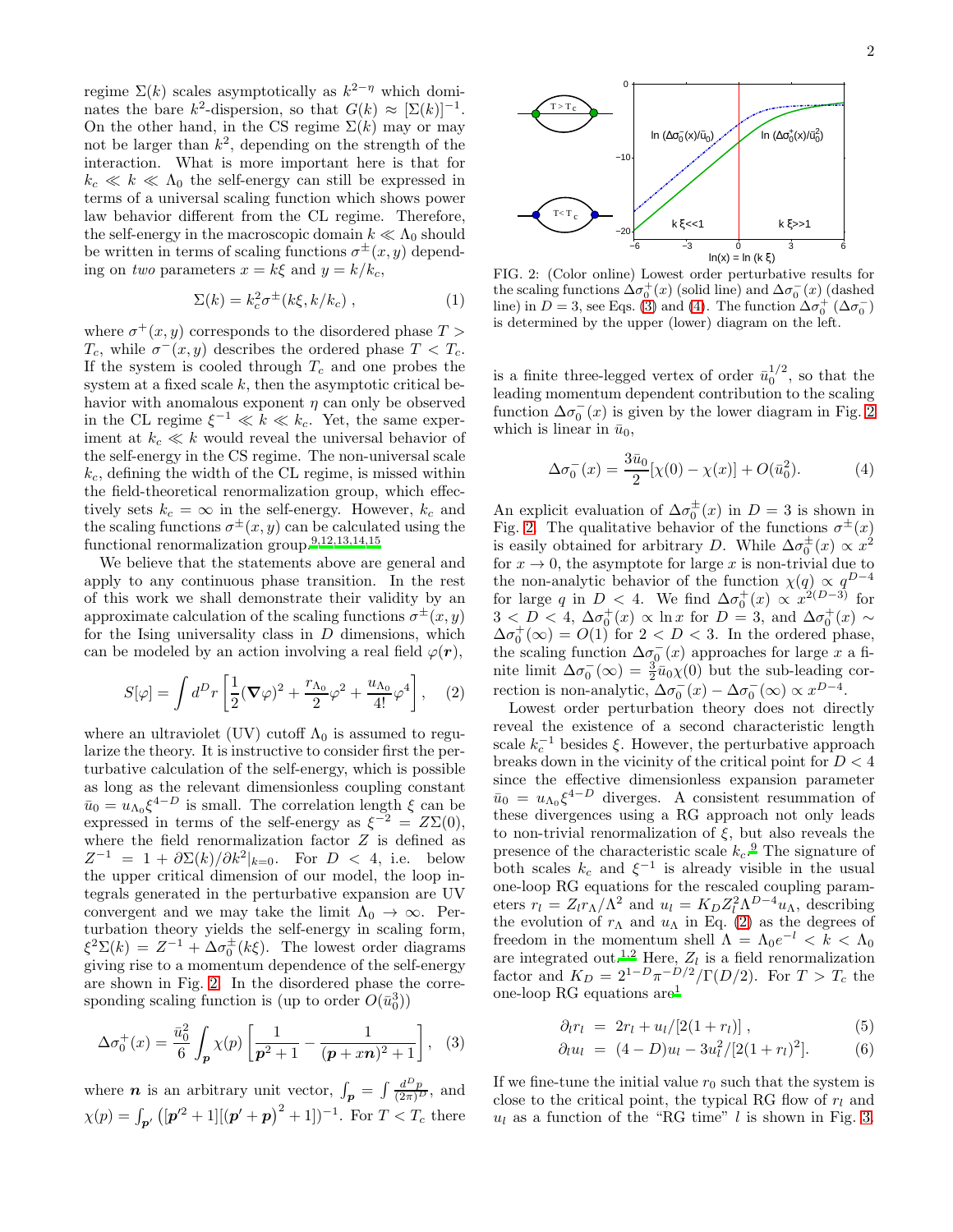

<span id="page-2-0"></span>FIG. 3: (Color online) Flow of the coupling parameters  $r_l$  and  $u_l$  for a nearly critical system as a function of the RG time l obtained from Eqs. [\(5\)](#page-1-4) and [\(6\)](#page-1-4) for  $D = 3$ .

The two characteristic RG times  $l_c$  and  $l_*$  clearly separate three distinct regimes. In the regime  $0 < l \leq l_c$ , the coupling parameters  $r_l$  and  $u_l$  flow toward the values  $r_*$  and  $u_*$  associated with the critical fixed point; in the intermediate interval  $l_c \lesssim l \lesssim l_*$  the RG flow is close to the fixed point and very slow while for  $l_* \lesssim l$  the trajectory rapidly flows away from the fixed point. A simple calculation<sup>[9](#page-3-8)</sup> yields the estimate  $l_c \approx (4-D)^{-1} \ln(u_*/u_0)$  for  $u_0 \ll u_*$ . The one-parameter scaling hypothesis is based on the analysis of the linearised RG flow in the vicinity of the fixed point and correlates with the existence of only one unstable direction. The eigenvalue corresponding to the unstable direction then directly determines the scaling of  $\xi$ , see e. g. Refs. [\[1](#page-3-0)[,2](#page-3-1)]. The underlying assumption is that as long as the initial parameters are close to the critical surface (not necessarily close to the fixed point), the unstable direction will completely dominate the flow and thus the behavior at small  $k$ . Corrections to pure scaling are known to arise, if the stable (i.e. irrelavant) directions of the linearised flow are also accounted for.<sup>[2](#page-3-1)[,16](#page-3-15)</sup> However, the analysis leading to one-parameter scaling is incomplete since the flow on the critical surface itself will typically introduce (at least) one additional scale which is not visible in the linearized flow. This is how the characteristic size  $k_c$  of the Ginzburg critical region enters and how the one-parameter scaling hypothesis can be extended.<sup>[4](#page-3-5)</sup> Below, we show that the RG times  $l_c$  and  $l_*$ and the associated scales  $k_c = \Lambda_0 e^{-l_c}$  and  $\xi^{-1} = \Lambda_0 e^{-l_*}$ separate regimes where the momentum dependent selfenergy shows qualitatively different behavior.

To obtain the self-energy in the vicinity of the critical point taking into account the full RG flow we use the functional renormalization group  $(\text{FRG})^{.9,12,13,14,15}$  $(\text{FRG})^{.9,12,13,14,15}$  $(\text{FRG})^{.9,12,13,14,15}$  $(\text{FRG})^{.9,12,13,14,15}$  $(\text{FRG})^{.9,12,13,14,15}$  $(\text{FRG})^{.9,12,13,14,15}$  $(\text{FRG})^{.9,12,13,14,15}$ An exact hierarchy of flow equations for the one-line irreducible vertices of our model is obtained by differentiating the corresponding generating functional with respect to  $\Lambda$  and then expanding this functional in powers of the fields.[13](#page-3-12)[,15](#page-3-14) The true self-energy is then obtained as  $\Sigma(k) = \lim_{\Lambda \to 0} \Sigma_{\Lambda}(k)$ . To calculate the scaling functions defined in Eq. [\(1\)](#page-1-5), it is convenient to work with rescaled variables which manifestly exhibit the scaling dimensions of all parameters. With dimensionless momenta  $q = k/\Lambda$  we define the dimensionless self-energy



<span id="page-2-2"></span>FIG. 4: (Color online) Graphical representation of  $\dot{\Gamma}_l(q)$  in Eq. [\(7\)](#page-2-1) describing the effect of higher order irreducible vertices, represented by numbered circles, on the evolution of the self-energy as degrees of freedom are integrated out. The crossed circle represents the flowing order parameter, small black dots represent the derivative with respect to  $\Lambda$ , circles with G  $[\dot{G}]$  the exact [single scale] propagator, and  $S_{1,2}$  symmetrizes with respect to external labels. For  $T > T_c$ , the last two diagrams involving the three-legged vertex vanish.

as  $\Gamma_l(q) = Z_l \Lambda^{-2} \Sigma_\Lambda(\Lambda q)$ , where  $l = -\ln(\Lambda/\Lambda_0)$ . It satisfies an exact flow equation of the form[9](#page-3-8)

<span id="page-2-1"></span>
$$
\partial_l \Gamma_l(q) = (2 - \eta_l - q \partial_q) \Gamma_l(q) + \dot{\Gamma}_l(q) , \qquad (7)
$$

where  $\eta_l = -\partial_l \ln Z_l = \frac{\partial \dot{\Gamma}_l(q)}{\partial q^2}\Big|_{q=0}$  is the flowing anomalous dimension. The function  $\dot{\Gamma}_l(q)$  depends on higher order irreducible vertices and describes the usual mode elimination step of the RG procedure. A graphical representation of the interaction processes contained in  $\dot{\Gamma}_l(q)$  is shown in Fig. [4.](#page-2-2) Note that in the ordered phase, where our field has a finite vacuum expectation value  $\langle \varphi_{\bf k} \rangle = (2\pi)^D \delta({\bf k}) M_\Lambda$ , Eq. [\(7\)](#page-2-1) has to be augmented by a flow equation for the flowing order parameter  $M_{\Lambda}$ , which is obtained by requiring that the vertex with one external leg vanishes identically for all  $\Lambda$ .<sup>[15](#page-3-14)</sup> Defining  $\dot{\gamma}_l(q) = \dot{\Gamma}_l(q) - \dot{\Gamma}_l(0)$ , the physical self-energy can be written as an integral over the entire RG trajectory,

$$
\frac{\Sigma(k)}{\Lambda_0^2} = \lim_{l \to \infty} \frac{e^{-2l}r_l}{Z_l} + \int_0^\infty dl e^{-2l + \int_0^l d\tau \eta_\tau} \dot{\gamma}_l(e^l k/\Lambda_0). \tag{8}
$$

To relate this to the scaling functions  $\sigma^{\pm}(x, y)$  defined in Eq. [\(1\)](#page-1-5), we use the definitions  $k_c = \Lambda_0 e^{-l_c}$ ,  $x = k\xi$ ,  $y =$  $k/k_c$ . By construction  $e^{-2l_*} = (\Lambda_0 \xi)^{-2} = \lim_{l \to \infty} e^{-2l} r_l$ and  $x/y = (k_c \xi) = e^{l_*-l_c}$ . Our final result is

<span id="page-2-3"></span>
$$
\sigma^{\pm}(x,y) = \frac{y^2}{Zx^2} + \int_0^{\infty} dl e^{-2(l-l_c) + \int_0^l d\tau \eta_{\tau}} \dot{\gamma}_l(e^{l-l_c}y). \tag{9}
$$

The corresponding scaling form of the order parameter correlation function is  $G(k) = k_c^{-2} g^{\pm} (k \xi, k / k_c)$ , with  $g^{\pm}(x,y) = [y^2 + \sigma^{\pm}(x,y)]^{-1}$ . The behavior of  $g^{\pm}(x,y)$ crucially depends of the ratio  $y/x$ . Exactly at the critical point one has  $x = \infty$ , so that  $\sigma_*(y) = \sigma^{\pm}(\infty, y)$ . In the CL regime  $y \ll 1$  we obtain the usual anomalous scaling  $\sigma_*(y) \propto y^{2-\eta}$ , while in the CS regime  $y \gg 1$  $\sigma_*(y) \propto \ln y$  in  $D = 3$ , which resembles the perturbative result  $(u_*/\bar{u}_0)^2 \Delta \sigma_0^+(k/k_c)$  shown in Fig. [2](#page-1-0) where  $k_c$  now plays the role of an effective infrared cutoff.[8](#page-3-7)

Away from criticality, Eq. [\(9\)](#page-2-3) can only be evaluated numerically. The result of a calculation of  $\sigma^+(x, y)$  for